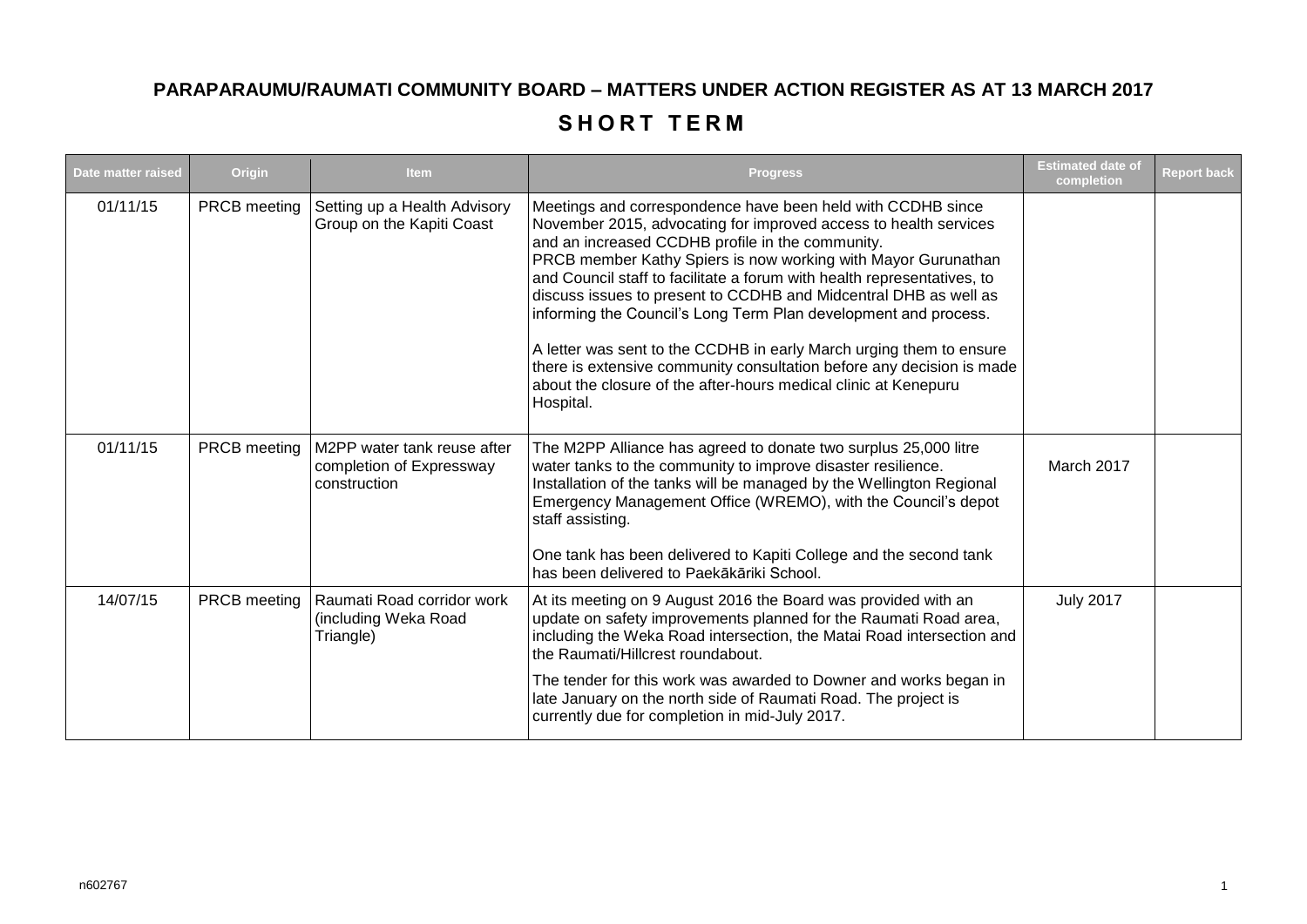| Date matter raised | Origin       | <b>Item</b>                                                                                                                                                                        | <b>Progress</b>                                                                                                                                                                                                                                                                                                                                                                                                                                                 | <b>Estimated date of</b><br>completion | <b>Report back</b> |
|--------------------|--------------|------------------------------------------------------------------------------------------------------------------------------------------------------------------------------------|-----------------------------------------------------------------------------------------------------------------------------------------------------------------------------------------------------------------------------------------------------------------------------------------------------------------------------------------------------------------------------------------------------------------------------------------------------------------|----------------------------------------|--------------------|
| June 2016          | <b>RSRA</b>  | Plantings at Poplar Avenue                                                                                                                                                         | Officers from Council's Parks department have investigated options for<br>tree planting on Poplar Avenue, with two potential suitable sites<br>identified. The proposals are within an area which is currently owned<br>by NZTA but in the process of being passed to DOC for GWRC to<br>manage.                                                                                                                                                                |                                        |                    |
|                    |              |                                                                                                                                                                                    | Once the land transfer has taken place discussions can be held with<br>GWRC, with a view to establishing an agreement. No time frame has<br>been provided.                                                                                                                                                                                                                                                                                                      |                                        |                    |
|                    |              |                                                                                                                                                                                    | Officers have requested an update from GWRC and have been<br>advised GWRC are awaiting an update from NZTA.                                                                                                                                                                                                                                                                                                                                                     |                                        |                    |
| 22/11/17           | PRCB meeting | Basketball courts at Kaitawa<br>Park                                                                                                                                               | Board members had visited the park in November and were planning a<br>follow up meeting shortly. The matter was currently being discussed<br>with Alison Law, Council's Parks and Recreation Manager.                                                                                                                                                                                                                                                           |                                        |                    |
| 07/02/17           | PRCB meeting | A plan is needed in order to<br>provide an agreement<br>between the Council and<br>residents regarding the<br>management and<br>maintenance of the water<br>bodies at Tower Lakes. | Apart from the small piece of land which protrudes on the western<br>bank of the larger lake, the lakes and most of the surrounding land are<br>privately owned. Council are currently working on a brochure to<br>provide information to residents who are responsible for managing<br>private lakes. These brochures will be made available to all residents<br>in the Tower Lakes area once completed, as part of the wider roll-out<br>across the district. |                                        |                    |
|                    |              |                                                                                                                                                                                    | Rubbish in the vicinity is collected by a rubbish truck driver 2 or 3<br>times a week, and is generally also picked up by the mowing team<br>prior to any mowing work being carried out.                                                                                                                                                                                                                                                                        |                                        |                    |
| 07/02/17           | PRCB meeting | Pedestrian crossings at Rimu<br>Road and Marine Parade                                                                                                                             | A pedestrian crossing on Rimu Road (north of the intersection with<br>Ihakara Street) is on the programme and will be installed.<br>Council's Access and Transport team has assessed the Marine<br>Parade area in the past, and has concluded that the current road<br>layout does not allow for any pedestrian crossing or other physical<br>works to be installed.                                                                                            |                                        |                    |
| 07/02/17           | PRCB meeting | Installation of traffic calming<br>device(s) in the Marine<br>Parade/Howell Road area                                                                                              | As noted above, Council's Access and Transport team has previously<br>concluded that the current road layout does not allow for any physical<br>works. However if the Maclean Park redevelopment results in traffic<br>impacts, the matter will be revisited.                                                                                                                                                                                                   |                                        |                    |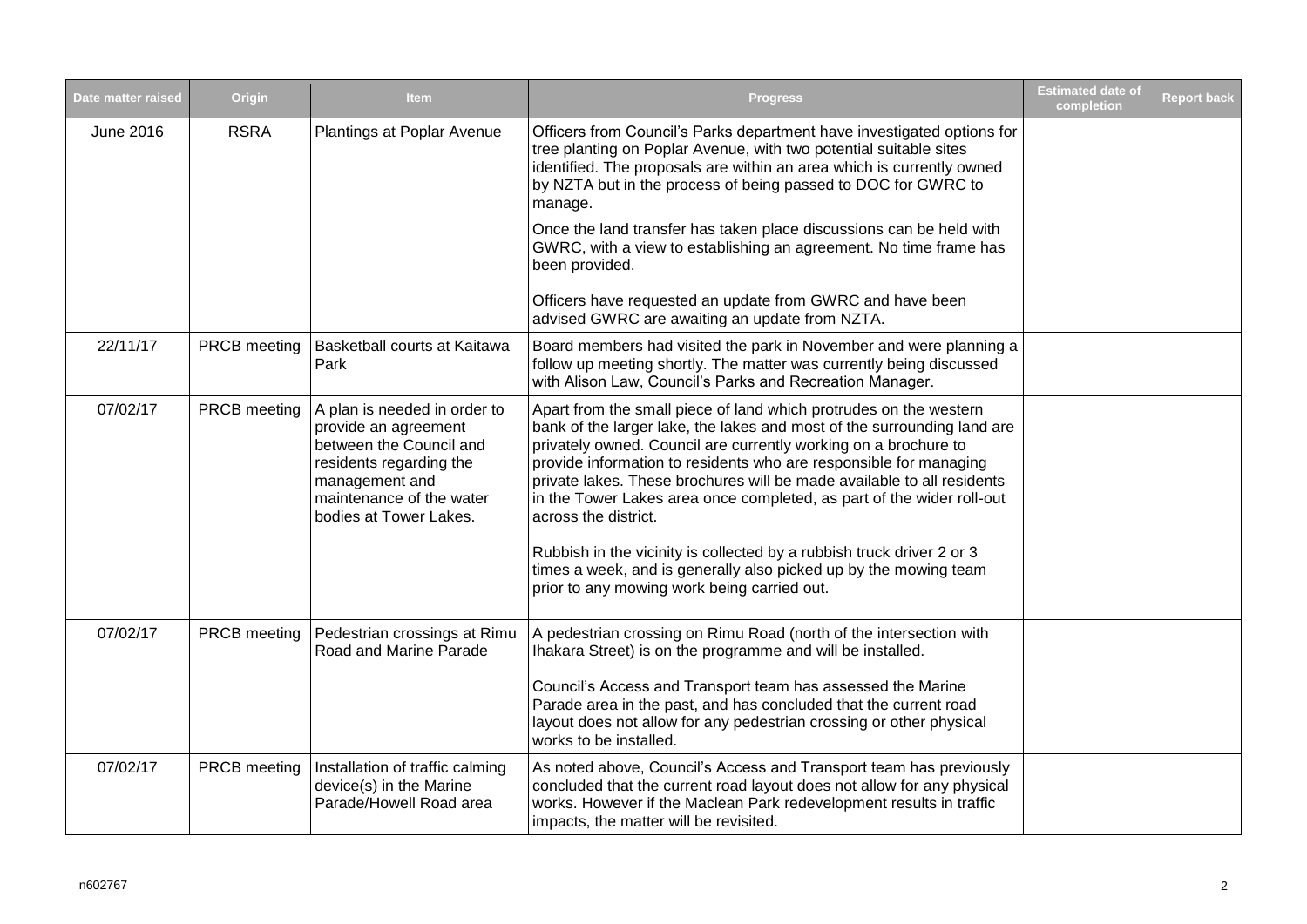## **PARAPARAUMU/RAUMATI COMMUNITY BOARD – MATTERS UNDER ACTION REGISTER AS AT 13 MARCH 2017**

## **L O N G T E R M**

| Date matter raised | Origin                                                                                      | <b>Item</b>                                            | <b>Progress</b>                                                                                                                                                                                                                                                                                                                                                                                                                                                                                                                                                                                                                                                                                                                                                                                                                                                                                                                                                                                                                      | <b>Estimated date of</b><br>completion | <b>Report back</b> |
|--------------------|---------------------------------------------------------------------------------------------|--------------------------------------------------------|--------------------------------------------------------------------------------------------------------------------------------------------------------------------------------------------------------------------------------------------------------------------------------------------------------------------------------------------------------------------------------------------------------------------------------------------------------------------------------------------------------------------------------------------------------------------------------------------------------------------------------------------------------------------------------------------------------------------------------------------------------------------------------------------------------------------------------------------------------------------------------------------------------------------------------------------------------------------------------------------------------------------------------------|----------------------------------------|--------------------|
| Mid 2015           | LTP 2015-35                                                                                 | Redevelopment of the<br>Raumati pool building          | Planning will commence in 2017/18.                                                                                                                                                                                                                                                                                                                                                                                                                                                                                                                                                                                                                                                                                                                                                                                                                                                                                                                                                                                                   | 2020                                   |                    |
| Mid 2015           | LTP 2015-35                                                                                 | Investment in a Performing<br>Arts Centre <sup>1</sup> | The funding and access agreement between the Council and the<br>College has been drafted. The Ministry of Education has reviewed the<br>document and requested some changes. A meeting is to be scheduled<br>between Council staff, Ministry of Education representatives and Board<br>of Trustee representatives. Once the agreement has been finalised it<br>will go to Council for final sign off.                                                                                                                                                                                                                                                                                                                                                                                                                                                                                                                                                                                                                                | 2016/17                                |                    |
| Mid 2015           | LTP 2015-35                                                                                 | Development of Otaraua<br>Park                         | The Development Plan will be completed in association with the<br>Community Facilities Study. Work on the plan has commenced, with a<br>family event held on 19 March to start the wider community<br>engagement. The work is due for completion in December 2017.                                                                                                                                                                                                                                                                                                                                                                                                                                                                                                                                                                                                                                                                                                                                                                   | 2015/17                                |                    |
| 17/07/12           | Raumati South<br><b>Residents</b><br>Association -<br>public speaking<br>at PRCB<br>meeting | Reduced speed through<br>Raumati South Village         | A letter was received from the Regional Manager of NZTA requesting<br>that all Road Controlling Authorities defer any speed limit and speed<br>management reviews until they have tested and ratified their new<br>Speed Management Guide.<br>NZTA have now released the speed management guide but it is not<br>finalised yet, we are waiting for this to happen before we set our own<br>process for reviewing local road speed limits.<br>The M2PP Alliance, with NZTA and KCDC input, is currently leading a<br>speed limit review mainly for the new and re-aligned roads which have<br>been constructed as part of the Expressway works, where it was felt<br>the 100kph speed was too high. NZTA and Council officers agreed that<br>these roads should have the right speed limit as soon as they are open<br>to traffic, and to rectify some of the temporary speed limits.<br>The reason why we said the guide is not finalised yet, is that alongside<br>the guide, NZTA have produced maps which set out recommendations | September 2016                         |                    |

 1 Subject to an appropriate agreement about the community use of the centre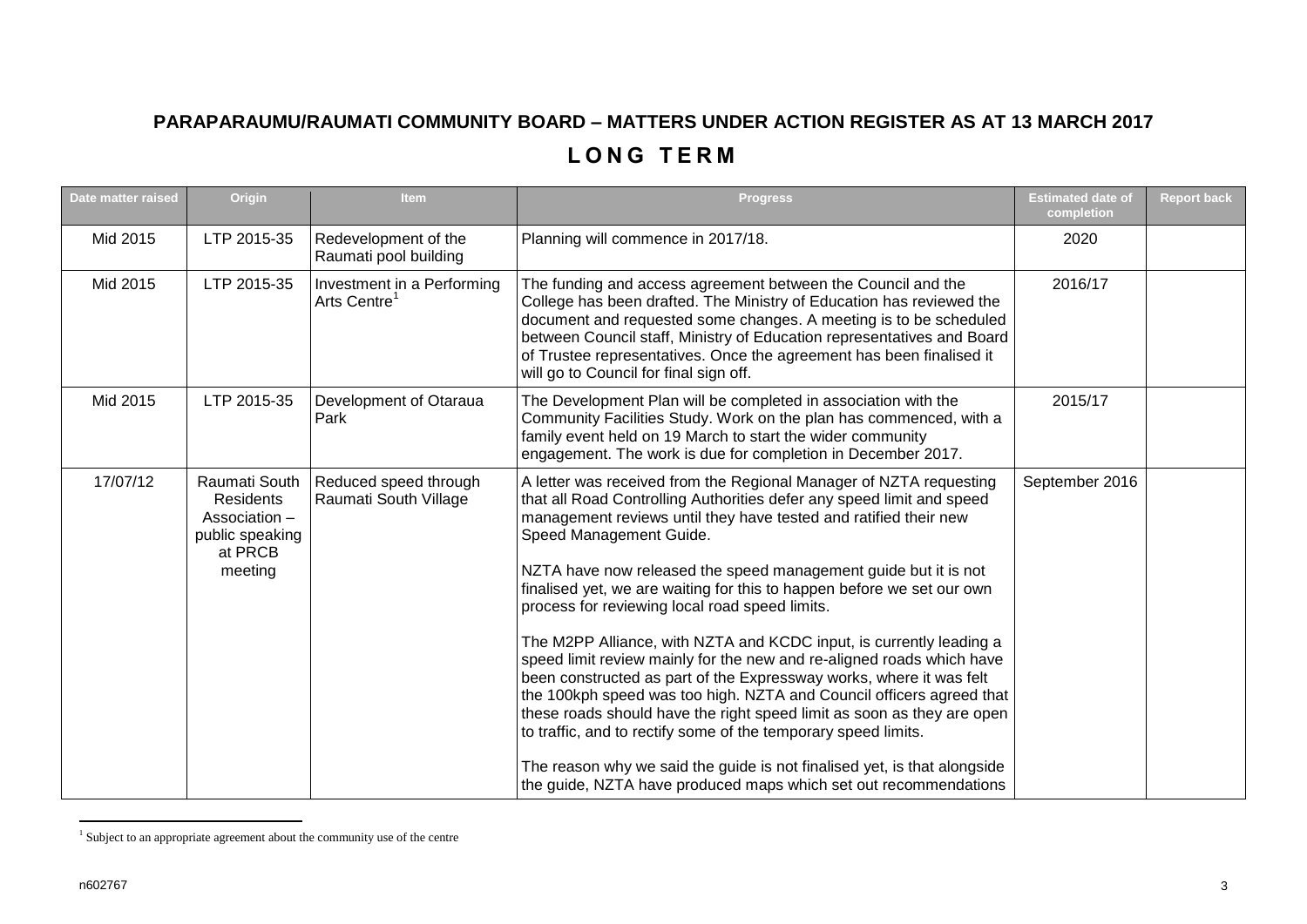|          |              |                                       | for speed limits for our local roads. These maps have been produced<br>to help local councils make decisions based on the new speed<br>management guide processes. NZTA is yet to commence the process<br>to engage with councils to discuss these maps and where agreed, to<br>amend them accordingly before they are finalised.<br>As soon as the maps are finalised the Council will be able to undertake<br>a review of speed limits. This is likely to commence in June 2017 and<br>we expect to be able to report back to all community boards around<br>mid 2017 and present on the speed limit process going forward.                                                                                                                                                                                                                                                                                                                                                                                                                                                                                                                                                                                                                                                                                                                                                                                                                                                                                                                                                                                                                                                                                                               |         |  |
|----------|--------------|---------------------------------------|---------------------------------------------------------------------------------------------------------------------------------------------------------------------------------------------------------------------------------------------------------------------------------------------------------------------------------------------------------------------------------------------------------------------------------------------------------------------------------------------------------------------------------------------------------------------------------------------------------------------------------------------------------------------------------------------------------------------------------------------------------------------------------------------------------------------------------------------------------------------------------------------------------------------------------------------------------------------------------------------------------------------------------------------------------------------------------------------------------------------------------------------------------------------------------------------------------------------------------------------------------------------------------------------------------------------------------------------------------------------------------------------------------------------------------------------------------------------------------------------------------------------------------------------------------------------------------------------------------------------------------------------------------------------------------------------------------------------------------------------|---------|--|
| 17/07/12 | PRCB meeting | <b>Town Centres Project</b>           | Plans to transform the Paraparaumu town centre remain firmly in the<br>Council's sights, with work progressing over the next few months to<br>upgrade the Kāpiti Lights area and begin establishing Rimu Road as<br>the main street.<br>The Council's Kāpiti Lights upgrade is being delivered in partnership<br>with property owners in the Kāpiti Lights area and is due to start in<br>April 2017. The upgrade aims to make the area more pedestrian<br>friendly, will help create a setting that supports new and existing<br>businesses to thrive and will make it safer and easier for people to<br>move from the transport hub through the Kāpiti Lights area and<br>Coastlands and out onto Rimu Road. The installation of a signalised<br>pedestrian crossing on Rimu Road outside Coastlands newest retail<br>pod will also help the Council achieve its vision of establishing Rimu<br>Road as the main street of Paraparaumu. This work is also due to start<br>in April 2017.<br>Transforming the civic precinct is also a key feature of the Council's<br>masterplan for the Paraparaumu town centre. This may involve<br>landscaping to soften the boundary between Kāpiti Primary School and<br>Iver Trask Place, the establishment of recreational areas and an<br>outdoor learning environment and a shared path to take people from<br>Kāpiti Road through to Rimu Road. This work is scheduled to start over<br>the next few months.<br>Council has been discussing opportunities for enhancing recreational<br>and learning experiences in the civic precinct and better integrating<br>Kāpiti Primary School into the town centre with the School's Board of<br>Trustees and the Ministry of Education for some time. | Ongoing |  |
|          |              | <b>PRCB meeting Expressway Update</b> | At the PRCB meeting of 22 November 2016 the following<br>appointments were made:<br>NZTA Expressway Community Liaison Group - Jonny Best                                                                                                                                                                                                                                                                                                                                                                                                                                                                                                                                                                                                                                                                                                                                                                                                                                                                                                                                                                                                                                                                                                                                                                                                                                                                                                                                                                                                                                                                                                                                                                                                    | Ongoing |  |